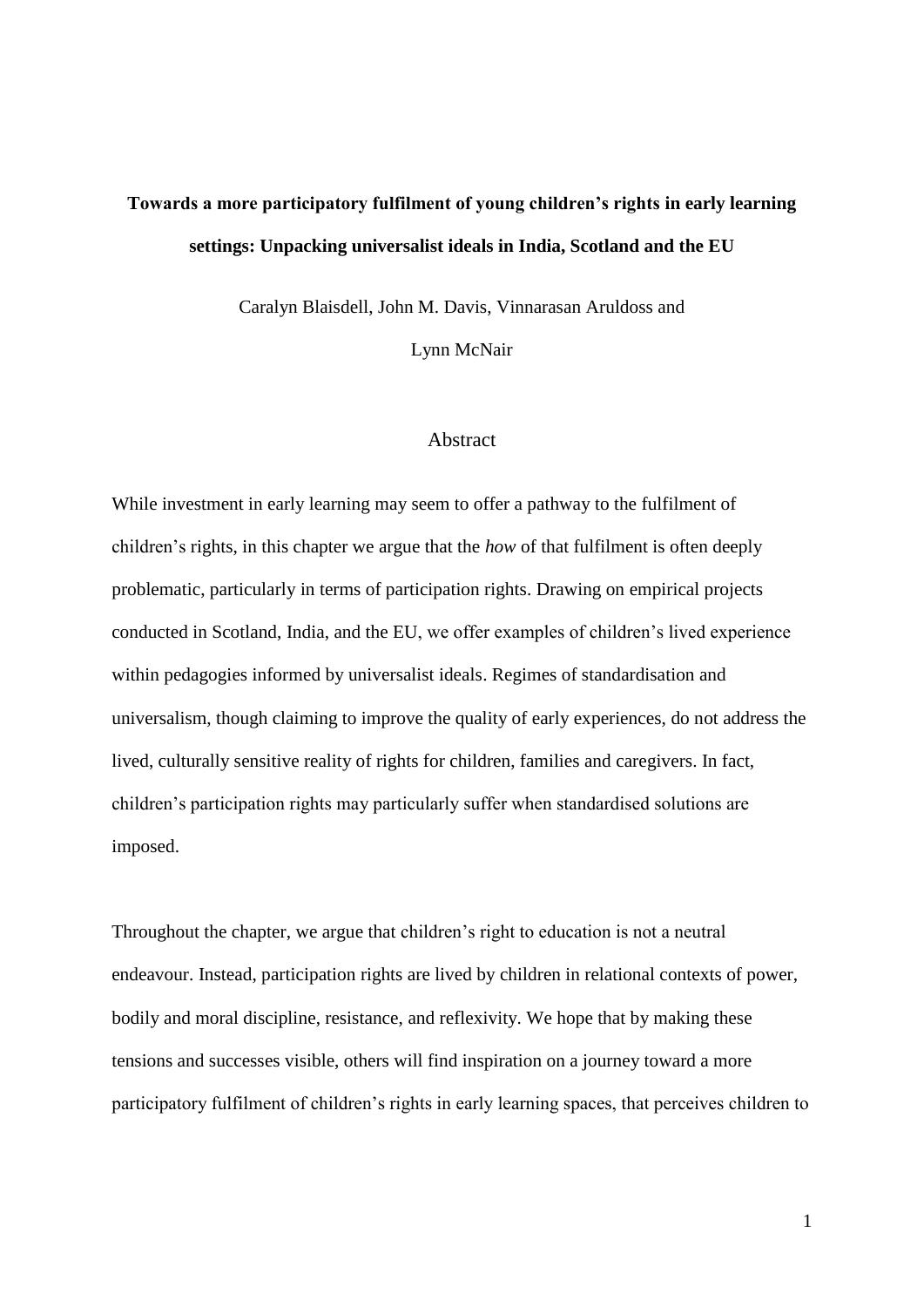be leaders of their own learning and creative beings who can provide solutions to their own everyday life issues.

### **Introduction: A universal path to the fulfilment of rights in early childhood?**

The Jomtien Declaration by the World Conference on Education for All (EFA), held at Jomtien, Thailand in 1990, stated that 'learning begins at birth'. This declaration provided an impetus to advocacy for Early Childhood Care and Education (ECCE) programmes around the globe that emphasised both care and education (UNESCO 1990). Advocates argued that the early years are crucial in human life and that investment in early years reaps benefits both at the individual level and the societal level (Arnold 2004; Evans 1996). In a normative sense, early years provision is construed as 'the greatest of equalizers' (Bokova 2010): a powerful mechanism to address various complex and persistent issues such as poverty, malnutrition, morbidity, mortality, and inequality.

This view appears to dovetail nicely with a children's rights approach. The UN Convention on the Rights of the Child (1989) enshrines the right to education (Article 28); with the direction of education (Article 29) accentuating the development of the child to their fullest potential (para 1a). Running through the Convention are its four general principles, which include the right to life, survival and development (Article 6) and protection from discrimination (Article 2). If early learning is framed as a social intervention, from which disadvantaged children benefit the most (e.g. Elango et al. 2015), investment into ECCE contributes significantly to the fulfilment of educational rights. However, as decades of research on children's rights has demonstrated, the translation of international legal standards into lived reality is a complex endeavour (Hanson and Nieuwenhuys 2012). Claiming that the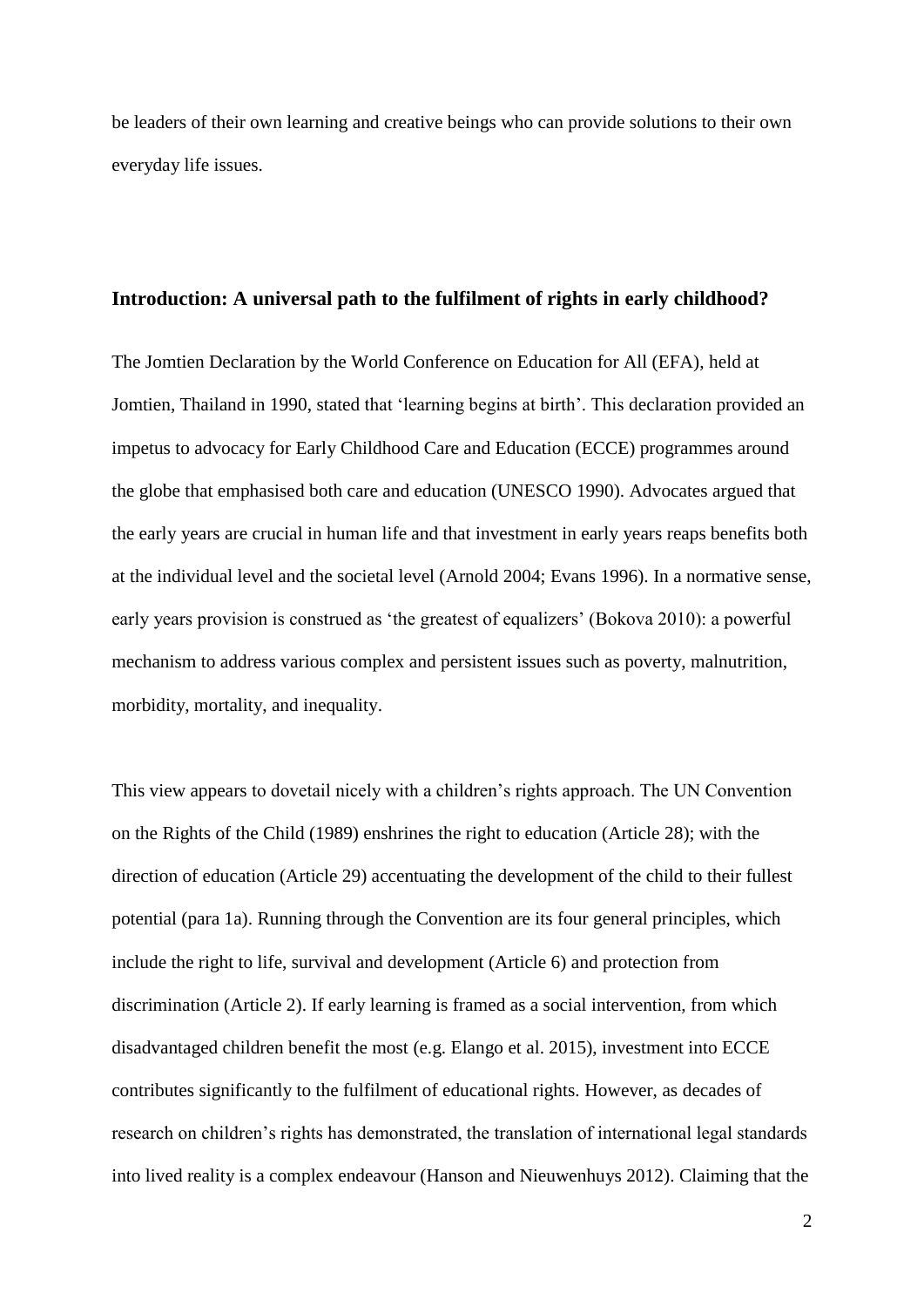rights to education, development and non-discrimination have been fulfilled does not tell us much about *how* they have (supposedly) been fulfilled.

This chapter focuses in particular on how global tensions around standardisation, testing, universalism and children's rights are experienced by young children in India and Scotland. Rather than create a false dichotomy between pedagogy in India and Scotland, we analyse the ways that both systems experience the impact of universalist ideas and ask how such ideas impinge on professional thinking concerning pedagogy and practice.

#### **Literature Review: Universalist ideals in India and Scotland**

Moss (2015) argues that because the early years discourse is mainly constructed around economic terms such as 'social investment' and 'human capital' (e.g. Heckman 2017), there is therefore a need to use technological jargon such as 'evidence based' and 'high returns' and explain things in a predefined and predetermined manner. The early childhood field seems particularly vulnerable to technical discourses (Dahlberg, Moss and Pence 2013; MacNaughton 2003) in which standardisation is thought to ensure 'universal' best practice. In theory, identifying best practice would lead to better implementation of young children's rights. However, Urban and Swadener (2016, 5) argue that:

comparative studies across complex international and cultural contexts inevitably lose sight of the messy, complex, unique – and therefore crucially important – aspects of educational practices.

While public discussions and beliefs about early childhood are multi-stranded and complex (Dahlberg et al. 2013), there is one strand which has come to dominate public discussion: the idea of early childhood experiences as the 'path to the whole person' (Alderson 2008, 114). The complexity of human development is often muted in early childhood policy, in favour of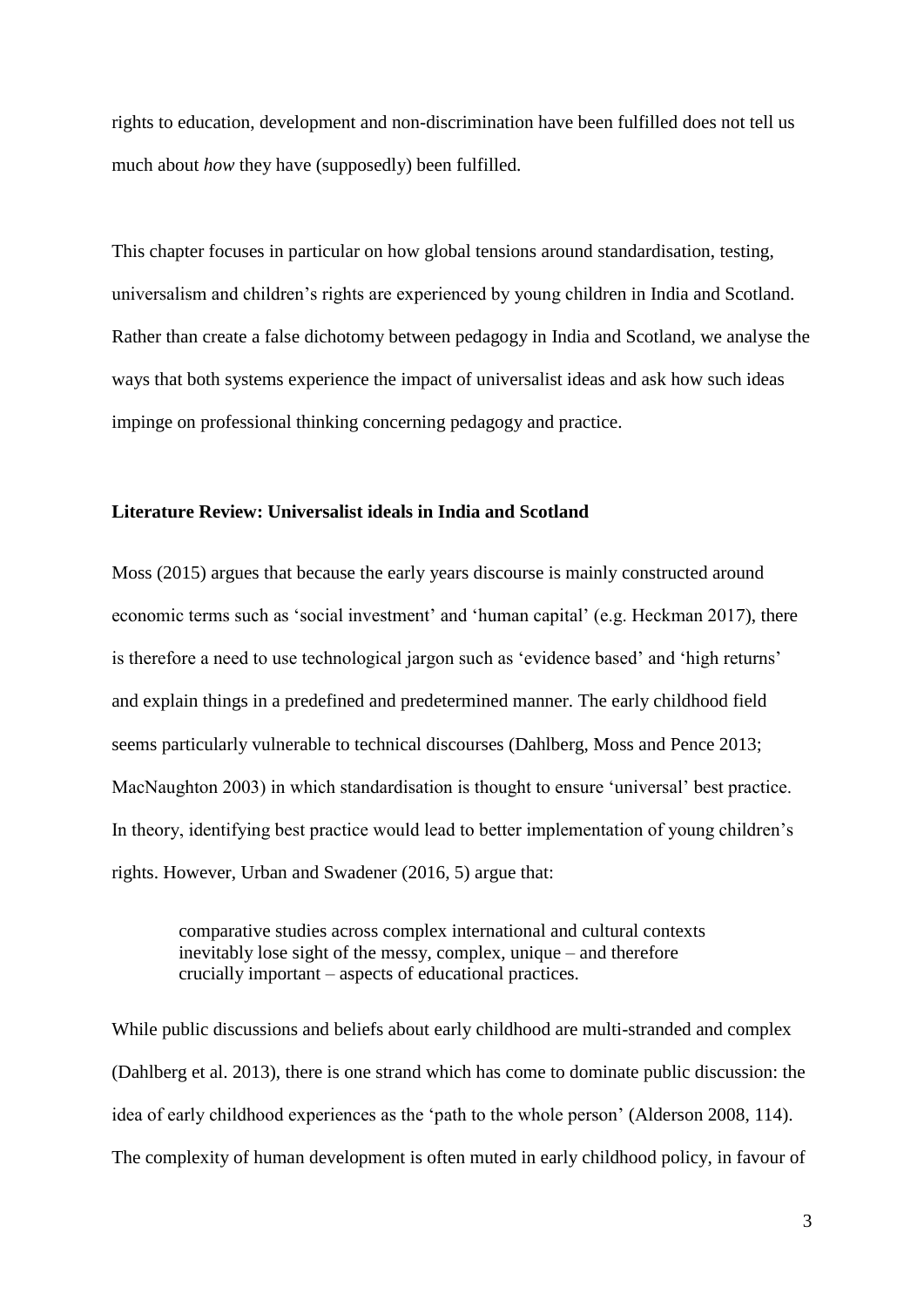a more simplistic understanding that is easier to digest, as it promises 'simple roadmaps to certain destinations' (MacNaughton 2004, 100). In global policy discourses on early childhood education, attention to young children's rights—particularly, their participation rights—has perhaps taken a back seat to the promotion of their development.

Turning to the cases of India and Scotland specifically, both countries have complex, developing systems of ECCE in which international trends interact with local practices and histories. Early years provision in India has been strongly influenced by universalist developmental ideals. For example, early years normative discourses in India have become dominated by terms such as: 'Developmentally Appropriate Practices' (DAP), 'Age Appropriate Practices', 'Culturally Appropriate Practices', 'Child-Centred Education' (Aruldoss 2011; 2013).

One of the most striking criticisms of approaches to early learning in India came from ethnographic research that argued that dominant minority world childhood discourses were parachuted into Indian early years provision in a manner that specifically set out to reject indigenous knowledge (Viruru 2001; 2005). In India, the political and ideological influence of British colonial rule strongly convinced the population, particularly the middle class, that science-based education is essential for human progress and prosperity (Nandy 1988; see Balagopalan 2014 for a similar critique on civilizational narrative). Thus, there is little surprise that the indigenous educational philosophies found little mention in early years educational discourses. Moreover, the pedagogy of cultural relativism and multipleperspectives was not favoured at all due to fear that a complex pedagogy might sit uncomfortably in a country where there are many languages and sub-cultures (see Raina 2011).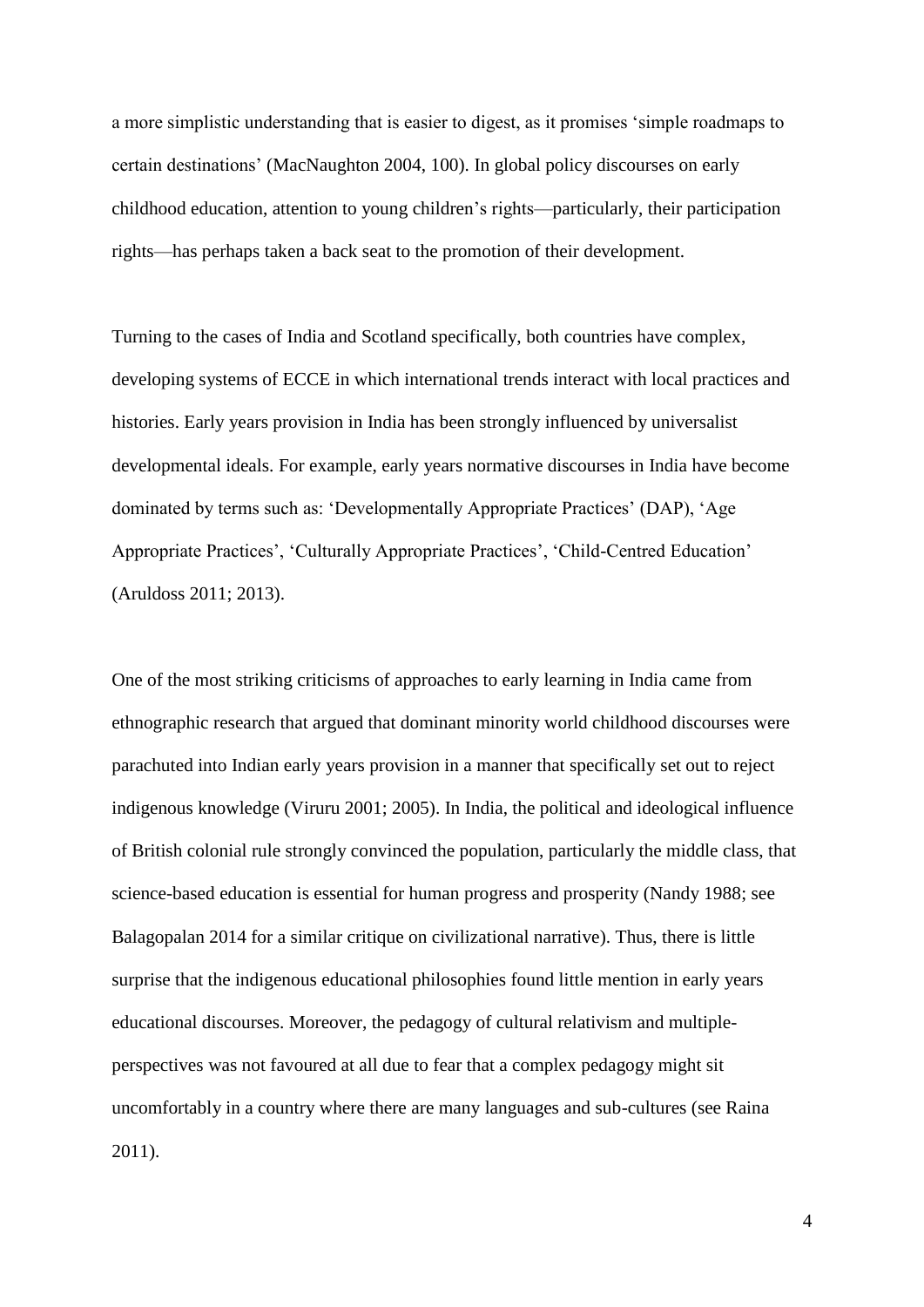In Scotland there are similar trends around complexity reduction and cultural multiplicity. For example, the influential Siraj and Kingston (2015) review of early years in Scotland urged a greater focus on quality, going on to define 'quality' based on the usual standardised rating scales. Similarly, in seeking to create universal solutions, reviews of early learning provision in Scotland (Siraj and Kingston 2015; Commission for Childcare Reform 2015) have tended to treat families as if they are one type. They make little mention of the experiences of ethnic minority or LGBT parents who, for example, may experience discrimination in early learning centres by rarely being invited to take part in social events, seldom being asked to carry out leadership tasks (e.g. during outings), or never being requested to take management roles on parent committees (Davis and Hancock 2007, Davis 2011).

What we see, looking at these two contexts, is a complex interweaving of global, regional and local trends, with both acceptance and resistance to universality as 'best practice' in early childhood. In the following sections, we draw on a variety of studies carried out by the authors, in order to analyse how universalist ideals affect children's lived experience of their participation rights.

# **Children's participation rights in early learning settings: Are these the rights we are looking for?**

#### *Baseline testing in Scotland: classification, alienation, institutionalisation*

Children in Scotland go to school between 4.5 and 5.5 years old—one of the earliest starts to compulsory schooling globally. Early in the transition to primary school, McNair (2016) found that children were required to undergo 'baseline testing' in literacy and numeracy. The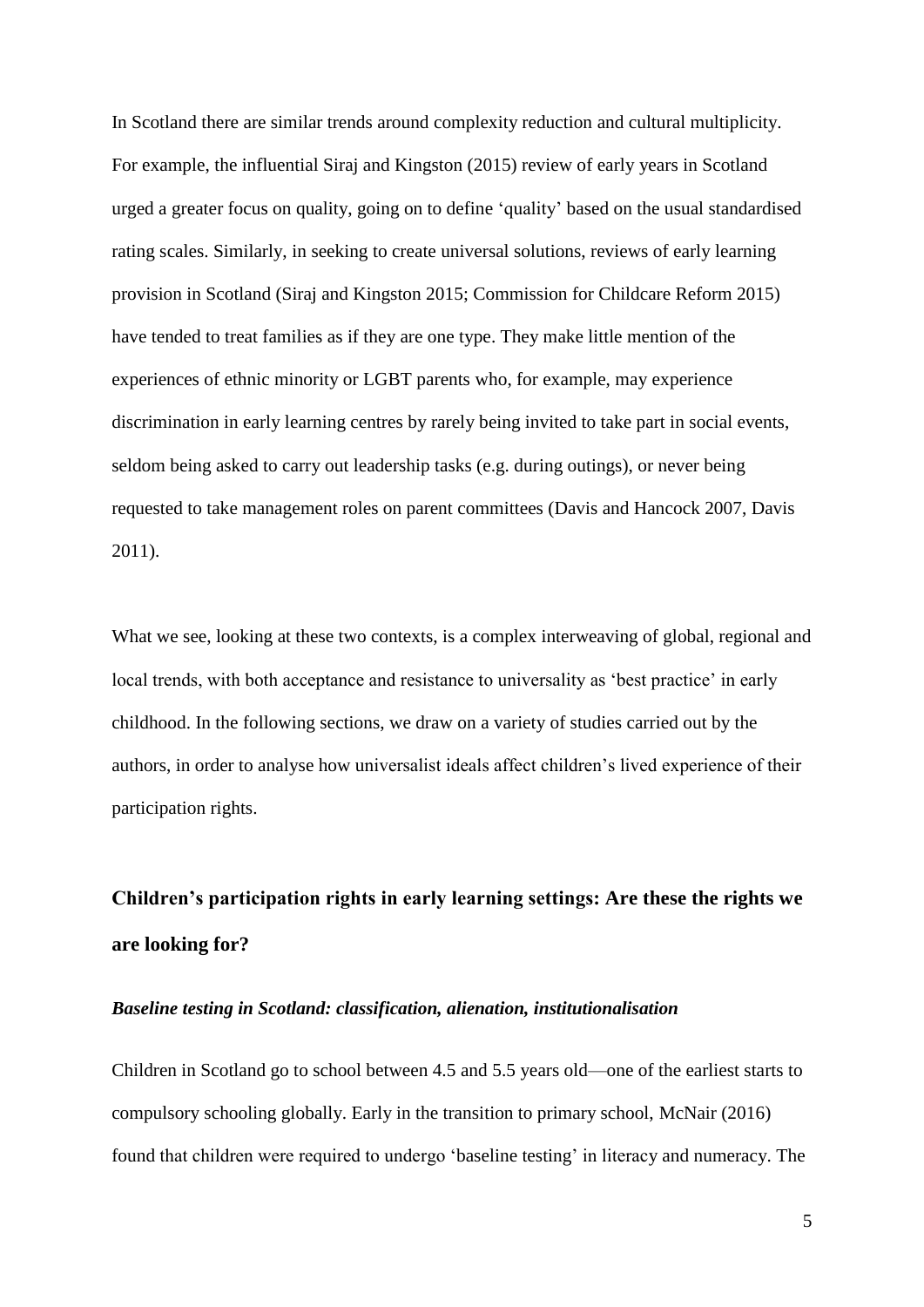results were used to classify children into ability groupings—reinforcing stereotypes, power differences and negatively impacting on how children regarded themselves (Donaldson 1978; Entwistle 1998). Both children and parents were also found to rank children, whether consciously or sub-consciously, into social hierarchical groupings.

Some parents viewed the classification of their child as a sign of success:

A nice wee positive sign is that he has gone into the top reading group… but aye it is nice to hear… not that we are competitive or anything… but he is slightly better at reading than other children… (Parent interview, August 2013 – Westfield School).

Yet, others noted the perverse nature of this approach when connected to the idea that children who did not do homework would not gain reward, and the ultimate punishment would be a placement in a lower group.

> It is funny, because the teacher actually commented to me the other day about reading groups and who would be in the groups because they [the children] would practise at home and if they don't practise at home they are not doing so great…and I said 'Really?' And that is probably true. (Parent interview, August 2013 – Westfield School).

Hence, classification occurred multiple levels. First, children were classified by perceived academic ability and differentiated as pupils who have 'done well' if they achieve the desired results in their tests. Secondly, parents who support the homework procedure are classified as good parents and as supportive or unsupportive depending on whether they participated or not in homework tasks. Parents who resist these assumptions about homework, ability and testing can find themselves alienated members of the school community in settings where 'blame cultures' prevail over contemporary concepts of creative, enabling and participatory pedagogy (McNair 2016).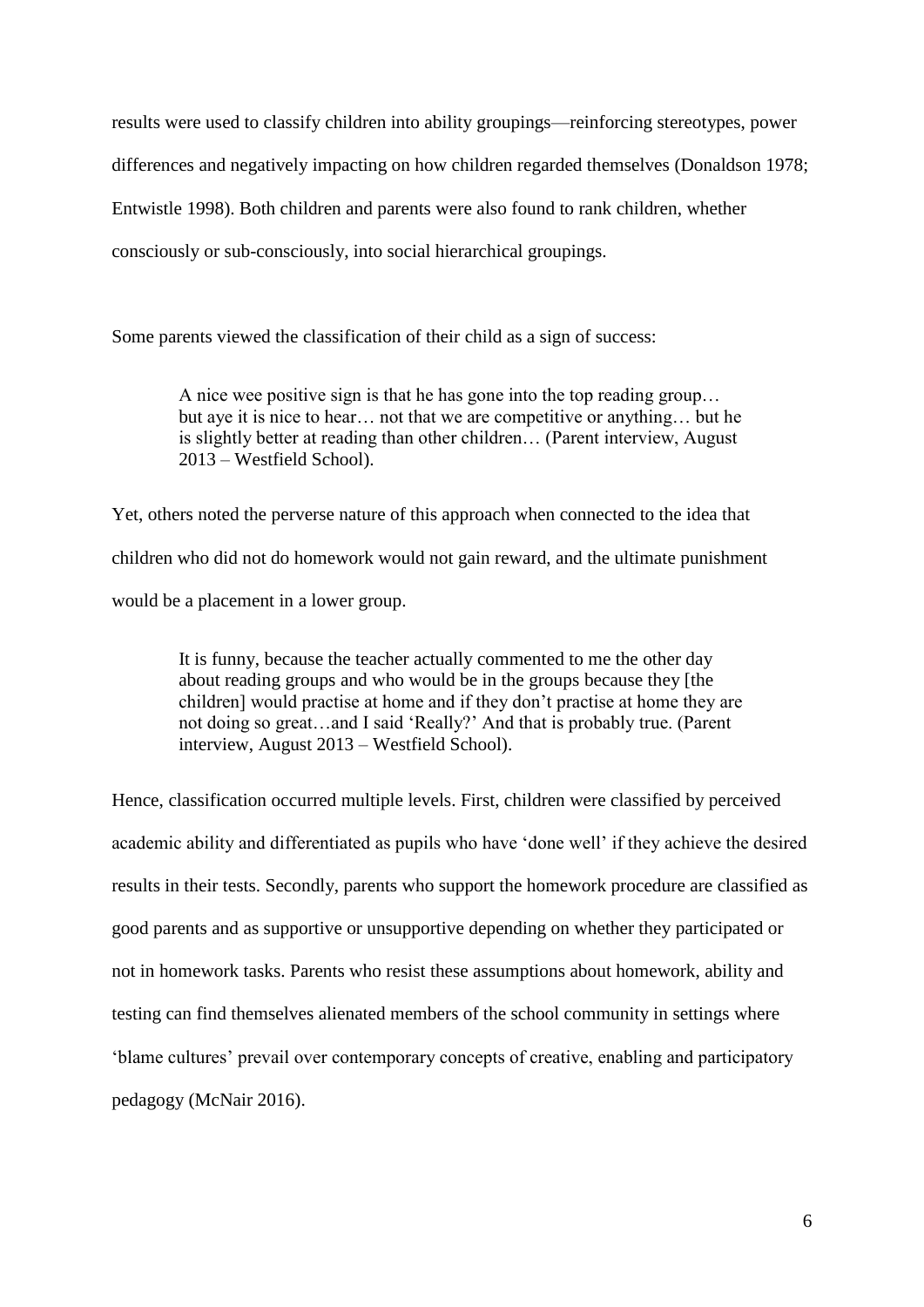The baseline tests utilised by schools in McNair's study were only one in a sequence of standardised tests that children experienced in their first year of primary school, as explained by one head teacher:

'YARC (York Assessment in Reading and Comprehension) is mandatory. All pupils are presented for this in May of Primary One. PIM (Progress in Maths 5) is mandatory. All pupils are presented for this in May of Primary One. All Primary One and Primary Two pupils in [Name of] council follow the 'Literacy Rich Programme' – each unit concludes with a check-up assessment. I would think that all schools use these – although these are not mandatory. Some schools may buy in additional assessments – GL tests (formerly NFER/Nelson) are popular. However, I would consider that most head teachers feel that the above is enough assessment. (Head teacher interview, January 2013 – Westfield School).

McNair concluded, in keeping with other studies, that: baseline testing in the early weeks of primary school meets the needs of the educative system and not necessarily the children (Jeffrey and Woods 2003). The testing regime served as part of a wider school culture where children's voice, agency and contributions (e.g. Moosa-Mitha 2005) were not widely valued, and at times were actively denied.

Despite this lack of value placed on children's participation rights, the children in this study also had a remarkable capacity to respond to the authoritative discourse, even when they may not appear to have a voice (White 2016)—as the following example illustrates. Here, the researcher was asked by the teacher to assist with an art project, in which children were instructed to assemble a spider with exactly eight legs.

*I began my task. The children came over one by one and put their spider together according to the instructions they were given. Hazel arrived, began her task, looked up at me and smiled and said 'I am going to add ten legs.' And she meticulously did. In me Hazel knew she had found a benevolent ally, one*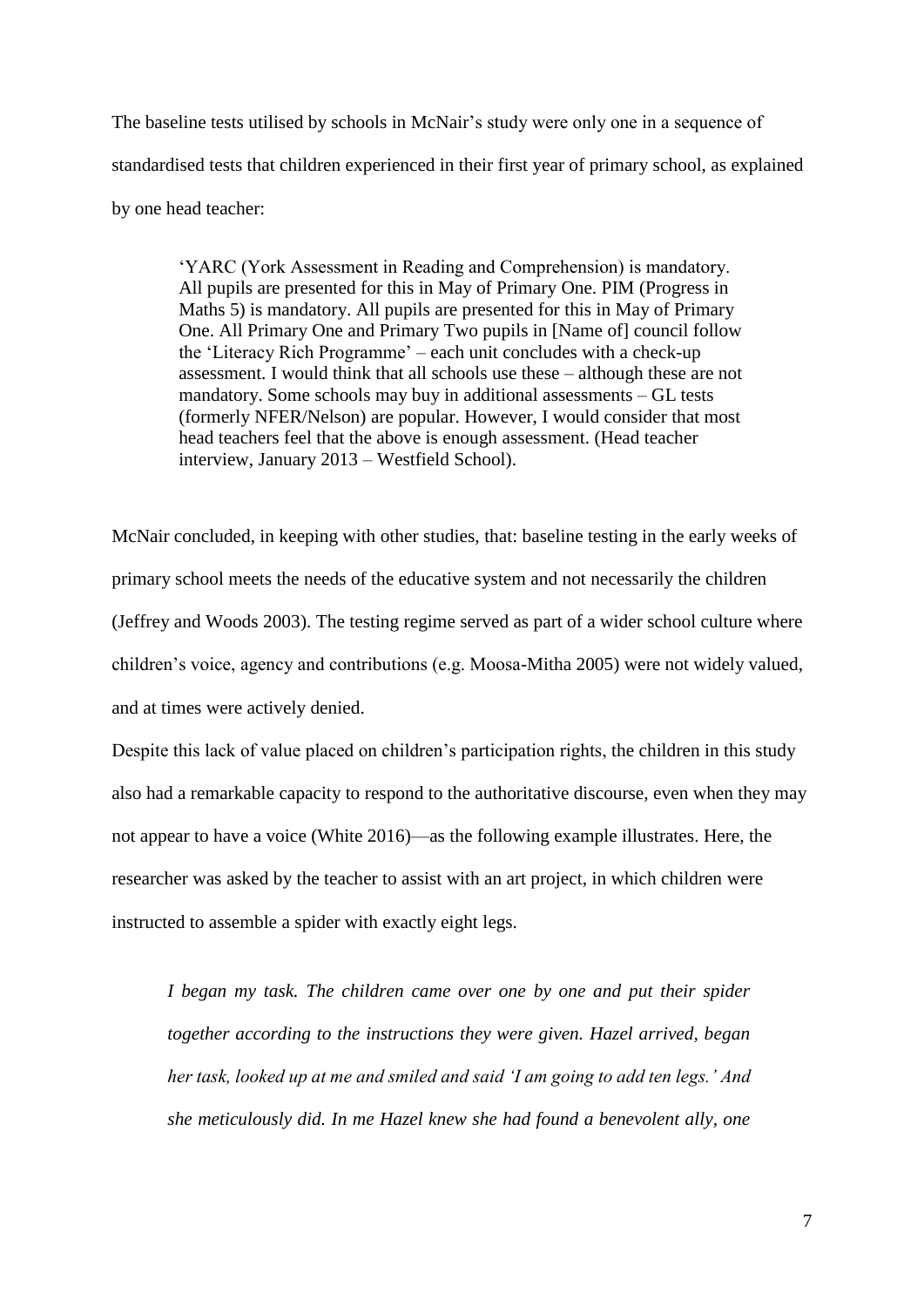*who would honour her gestures and not disclose her open defiance. I thought her brave (Field notes, October 2012 – Westfield School).*

Here one glimpses the subordinated Hazel going up against the perceived power holder (in the teacher), refusing to abide by the rules. This, according to Moore (2013), counts as resistance. The stakes were high; Hazel asserted herself, despite the potential for ridicule, used at various times by the teacher when a child displayed any purposeful subordination.

In contrast with Hazel's example, many children in McNair's study did not appear to question the status of the teacher, nor why rules were being imposed. There appeared to be little room in the school system for adults to appreciate that children learn in different ways, or for approaches to pedagogy that value diversity between children (see for example Dockett and Perry 2005; Sanagavarapu and Perry 2005). McNair (2016) found that participation rights, which at their core are supposed to demonstrate respect for the child's diverse perspectives, were paid lip service to but not meaningfully enacted (see also Brown et. al. 2017 for explanation of issues with participation in Scottish educational settings). It is important to note, however, that while these practices of classification and regulation are linked to global ideals of standardised testing, they are not completely an outside imposition. They also involve historical links to Scottish Calvinist notions of acceptable behaviour, values unsympathetic to individual 'failure' and productive of a non-child-centred education system (Elsley 2017).

#### *A clash of ideals? Montessori, moral values and disciplining bodies in Tamil Nadu, India*

Aruldoss (2013) carried out his research in three early learning settings: a corporation nursery, a private nursery and an ICDS (Integrated Child Development Services) Anganwadi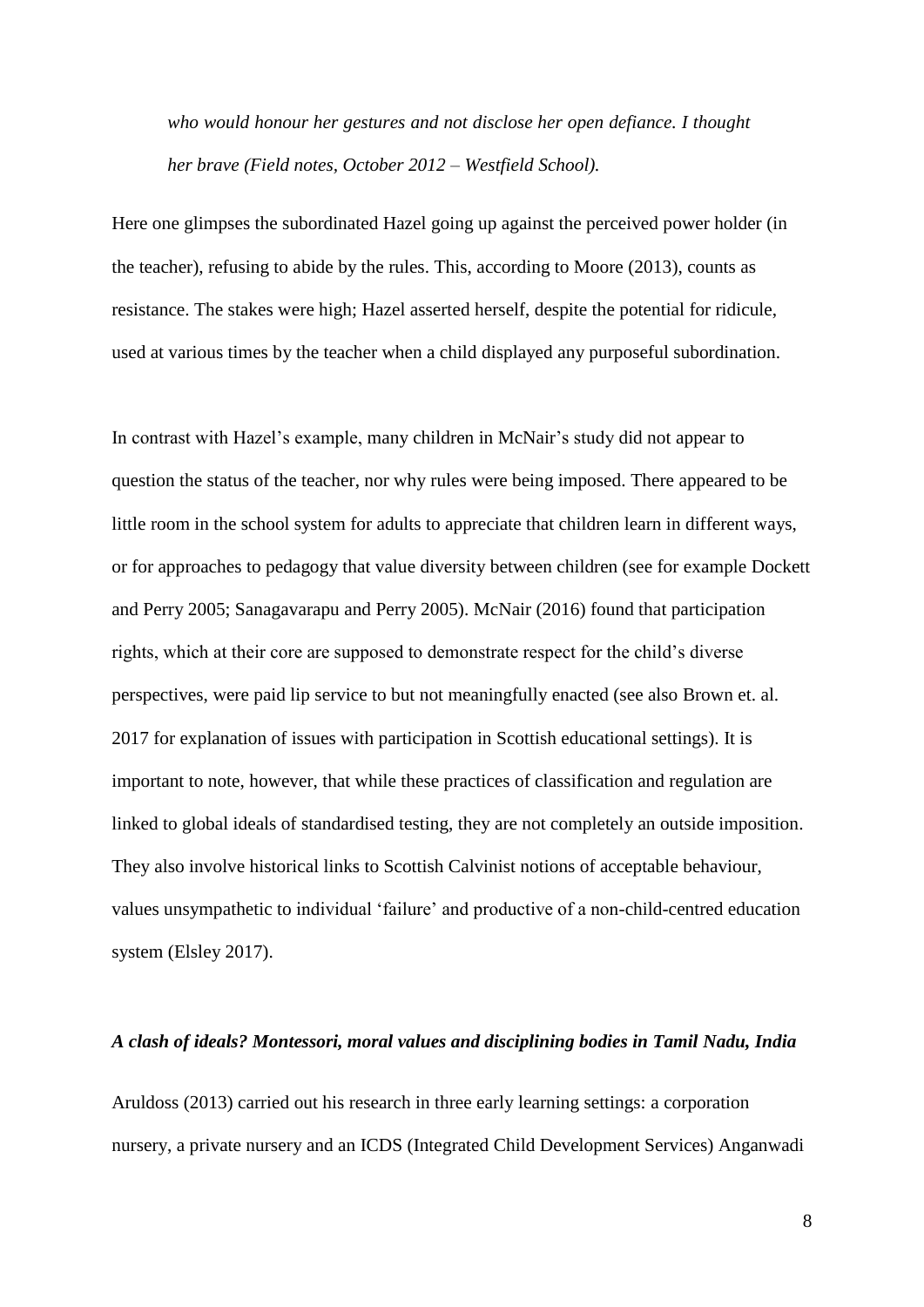centre in Chennai in Tamil Nadu (India). In the corporation nursery, which had collaboration with a NGO, teachers followed a combination of formal and Montessori approaches. Although the Montessori curriculum was child-centred, and it valued individuals as unique human beings, at times these ideals seemed to be incompatible with practice, especially when it came to disciplining bodies. Teachers used a variety of techniques to regulate the bodies of children: how to sit, how to walk, how to eat, and how to talk, were taught and reiterated during the activities.

As the children in this preschool mainly came from under-privileged communities, the Montessori teacher connected discipline with cultural and ethical responsibility, 'it is our moral responsibility to teach children good behaviours'. Thus, extra emphasis was given to teaching children how to present their bodies in a culturally appropriate manner. Aruldoss (2013) found that the curriculum and pedagogy was very structured and individualised and there was a high degree of personalised teaching of values on cleanliness, personal hygiene incorporated with the official curriculum. For example:

The teacher talked about the importance of cleanliness and personal hygiene after Morning Prayer. She advised children to brush their teeth and take a bath every day in the morning before they come to school (field notes, 3rd visit)

Here, the clash between the ideals of Montessori philosophy and discipline in everyday classroom practice was overt. Although the Montessori curriculum does put an emphasis on 'care of the person' and 'control of the movement' within the classroom (Montessori 1912; Isaacs 2010), advising children about cleanliness and personal hygiene was something beyond the scope of the curriculum. Significantly, the moral values and body conditioning that were imparted in the nursery were not only through group instruction; sometimes they were enforced at an individual level: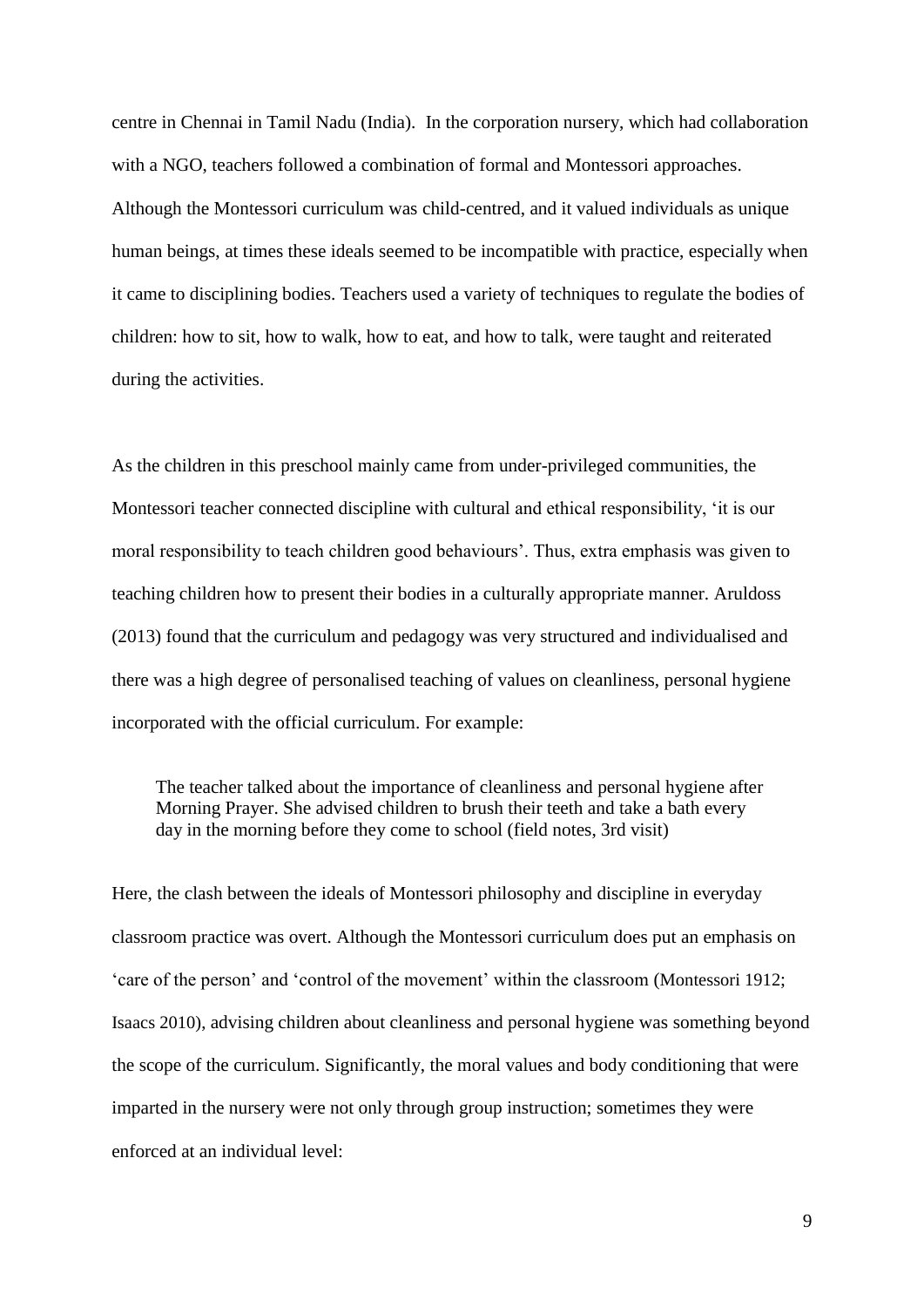The teacher saw a girl squeezing her food with her hand. Considering that an uncultured way of eating, the teacher said to the girl, 'this is not the way you are supposed to eat. Don't squeeze the food too much. Take the food gently with your fingers and eat' (field notes, 7th visit)

The teacher noted that *Ajith* has got long hair and it repeatedly fell down on his face while he was doing the activity. *Ajith* just kept on adjusting his hair. Seeing this the teacher said, '*Ajith* go and tell your father to cut your hair. The hair is falling on your face' (field notes, 10th visit)

This indicates that the control and regulation of individual bodies in the classroom were imposed on matters beyond the prescribed curriculum. Similarly to McNair's findings (2016), control was extended to the child's parents in an insidious way—in these examples, through the implication that parents were not upholding correct manners and grooming. In the examples above, one can see the resemblance of the monitorial school system where the purpose of schooling was to change the habits of children who were affected by crime or pauperism, by placing them under constant moral regulation through regular supervision and engaging them continuously in activity (Walkerdine 1998). This type of body civilisation happens in the institution perhaps based on the belief that these young poor children should learn to attune their behaviour in concurrence with the dominant values and culture (Vinovskis 1996). Thus, the physical body of the child was put under pressure to function according to the expectations of the teacher's imagination of an ideal social body. Much like the Scottish example, children's participation rights—the valuing of their diverse perspectives, richness and capabilities—were pushed to the sidelines, if recognised at all.

When questioned about these practices, the teacher asserted: 'that seems one of the major criticisms in this approach, but I think a certain amount of physical discipline is required for mental discipline.' In the teacher's explanation there are parallels with Hindu philosophy, which says that mind and body are intrinsically connected to each other and 'discipline is not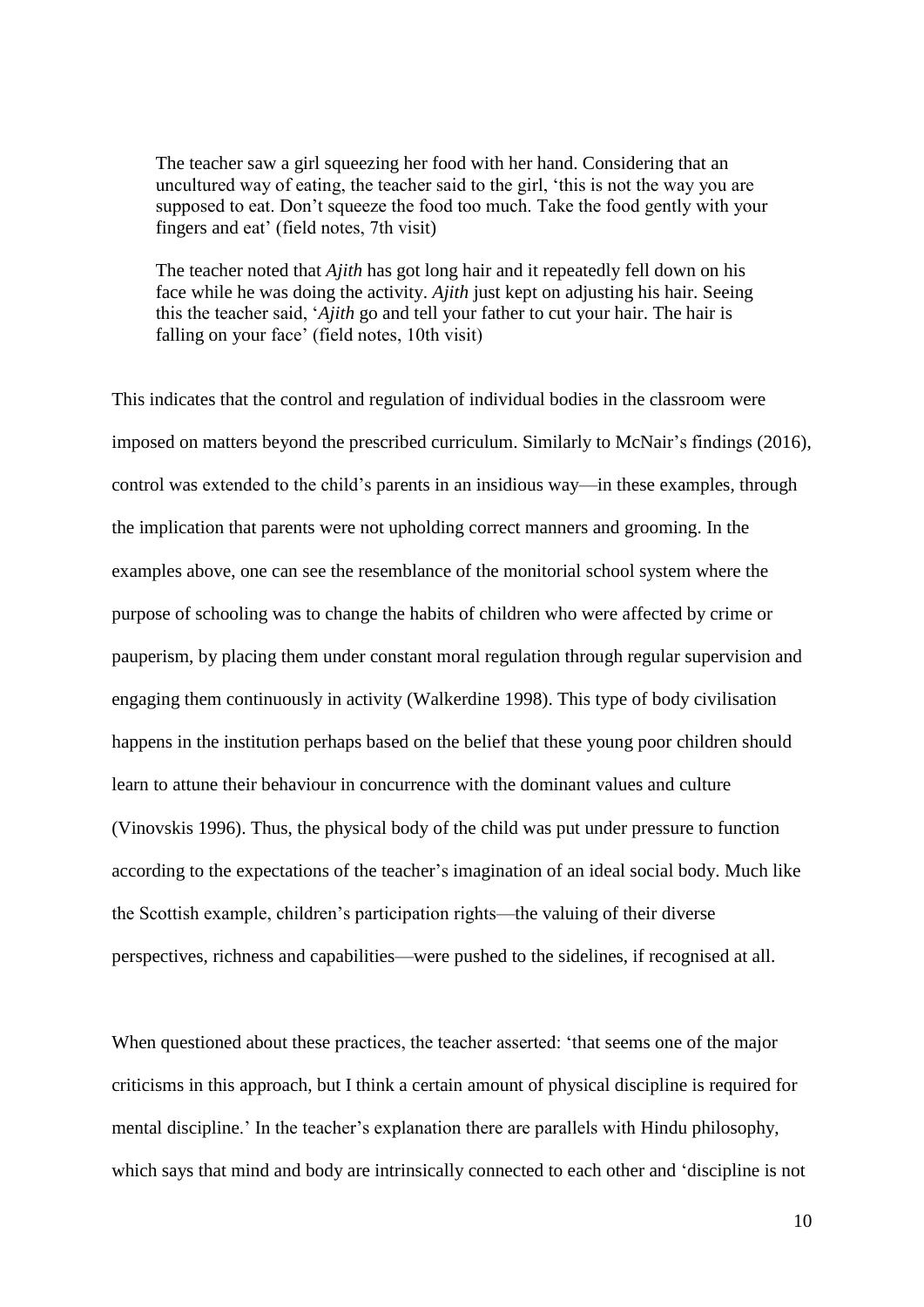simply manifest as an objectification of the body but equally as a subjectification of the self' (Alter 1992, 92-93). It is assumed that the restriction of bodily movements, bodily desires and senses of the body will automatically result in disciplining the functioning of the mental system.

Contrary to teachers' beliefs that child-centred education matches children's choices and interests (and therefore, implicitly, their participation rights), children were sometimes overtly or covertly forced to do activities against their wishes. As a result, children used different forms of resistance to overcome the control exercised in the classroom. For example, one common tactic was to just pretend that they were doing the activity:

> "*Thyagu* was assembling the broken eagle pieces (puzzle). After 5 minutes, he looked disinterested and just looking around what other children were doing. When I asked why he didn't do the activity, he replied it was boring. But whenever the teacher looked at his side he acted as if he was doing something (field notes,  $7<sup>th</sup>$  visit)"

On other occasions, children simply kept materials in front of them but did not do anything until they received a warning from the teacher; sometimes children used the materials with a completely different purpose. Repetition was also used as a form of resistance in the classroom. Children tended to do the same activity or repeat the same behaviour/action in a way to show their resistance to the power structure. As these examples illustrate, despite child-centred rhetoric, children's right to have their views taken seriously was pushed to the margins, manifesting in the form of creative resistance.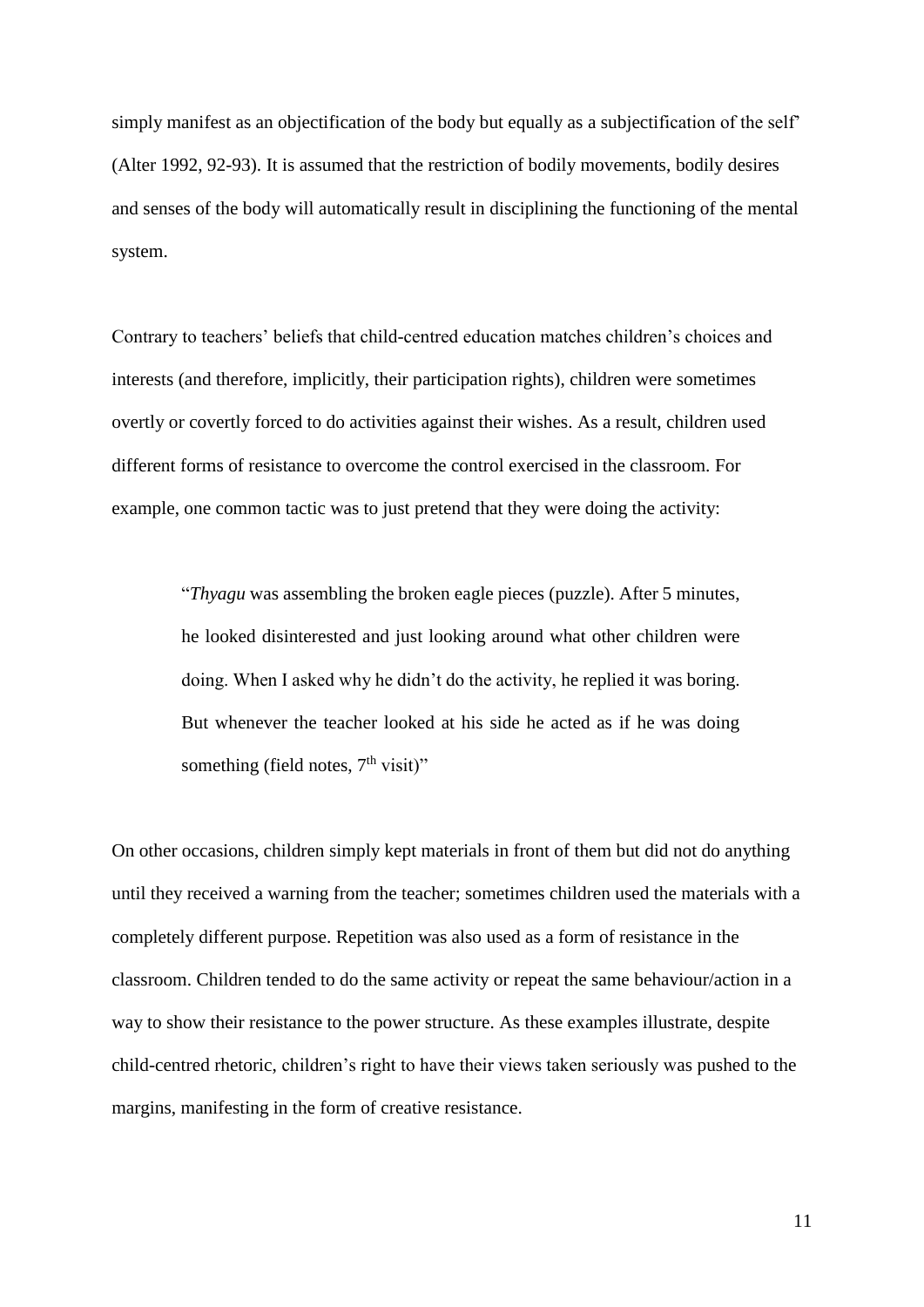#### *Participatory alternatives: reflexive practice, resistance, flexibility*

In the final findings section of this chapter, we look at participatory alternatives, highlighting resistance, reflexivity about power politics, and flexibility as a path toward more participatory fulfilment of young children's rights. For example, Blaisdell (2016) conducted ethnographic fieldwork at Castle Nursery in Scotland, a setting with a strong rights-based and participatory ethos. She found that reflexive practice by practitioners was an essential element of creating a culture of children's participation. Practitioners openly questioned their 'attitudes, thought processes, values, assumptions, prejudices and habitual actions' about their work with young children (e.g. Bolton 2014, 3). Dialogue was the mainstay of daily life at the nursery.

Practitioners were also willing to take risks in order to maintain the participatory ethos of the nursery. For example, during the research, the local authority area where Castle Nursery was located introduced new standardised assessments of children's development, to be carried out in nurseries during the school year and then used as transition reports when children went to primary school. The suggested change provoked disgust from practitioners, who described them as 'reductionist', saying that they diminished children's complex identities down to a simplistic list of judgments about their academic abilities, or perceived lack thereof. It would be difficult to incorporate either parents' or children's voices in meaningful ways.

After deliberation, the head of centre and the nursery teacher informed the local authority that they would not be using the new forms. Instead, the nursery used more open-ended, flexible documents that included the children's own views on their learning and going to school. In this example, fostering space for children's participation rights took precedence over practitioners having an 'easy life' in terms of their relationship with the local authority.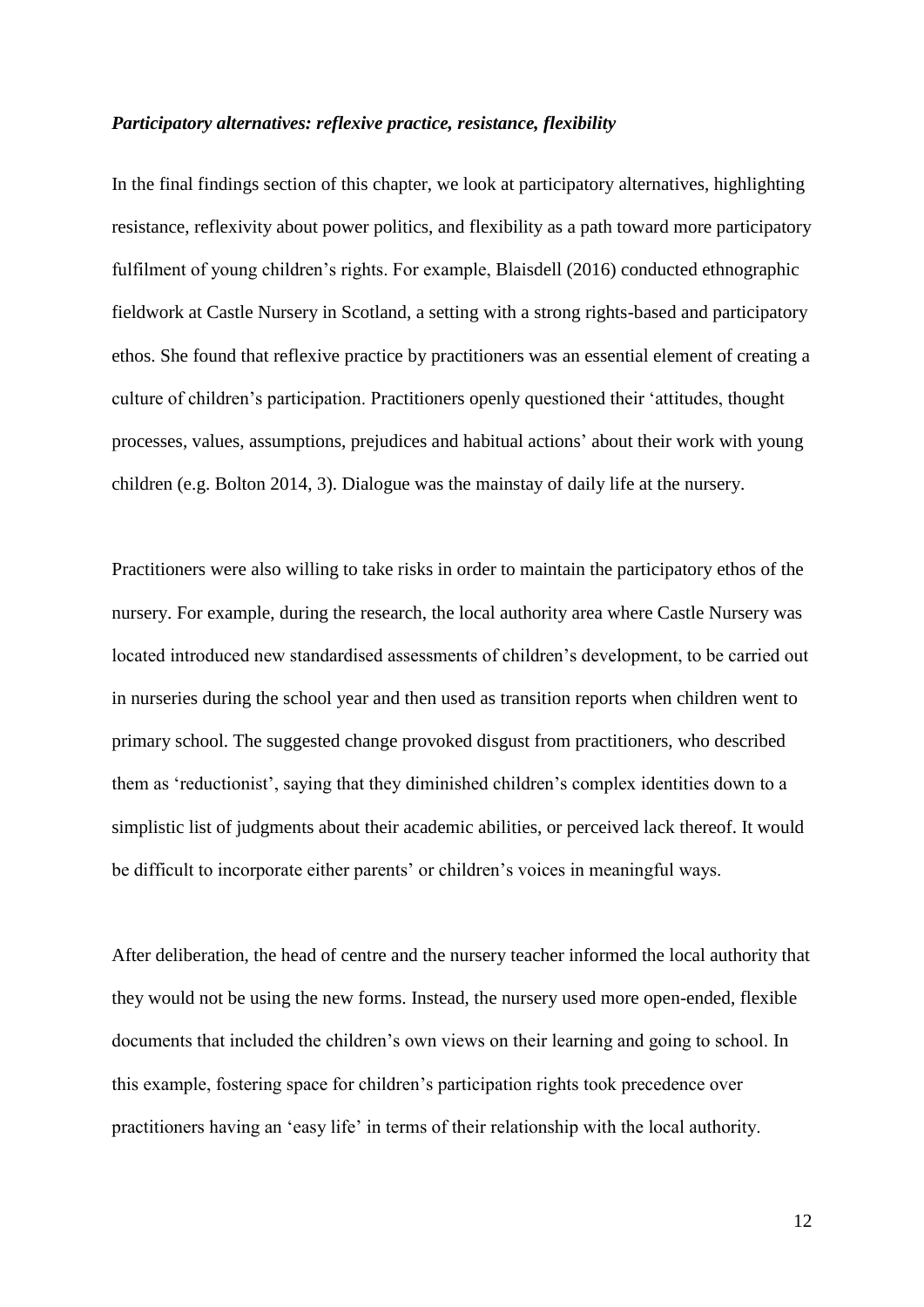There were similar findings about reflexivity from the FIESTA project (Facilitating Inclusive Education and Supporting the Transition Agenda), which employed mixed-methods- including qualitative interviews with disabled children themselves—to better understand disabled children's transitions related to early learning, schooling, integrated working and inclusion in eight EU countries (Davis et al 2012; Davis et al 2014a; Ravenscroft et al 2017; Ravenscroft et al 2018). Much like Blaisdell's (2016) research at Castle Nursery, the FIESTA team learned that reflexive practice, resistance and flexibility were key for facilitating children's meaningful participation during times of transition. For example, previous research has suggested that the views of disabled pupils are often overlooked in processes of transition (O'Donnell 2003). Disabled children confirmed this during the FIESTA project—in one case, calling on staff to take children's views seriously regarding access issues:

"…Well, I also quite often went to my care coordinator about that door, so many times that I am fed up with it, because that door is driving me insane. He keeps saying that he did something about it, but nothing changes so then at some point I was just like; forget it."

(Pupil, The Netherlands)

This example demonstrates the complex nature of participation and resistance. Here resistance is both an act of confronting the disablist design features of the door, outwardly bringing it to the attention of professionals but also, subsequently when there is no change, inward, embodied frustration e.g. when the door issue is not addressed.

As the above example illustrates, the FIESTA project found that parents, professionals and pupils often held different views of inclusion, participation and integrated working. Professional separation between child development, medical and social model thinking could lead 'professional experts' to disregard children's participation rights, excluding children from the decision making and planning process: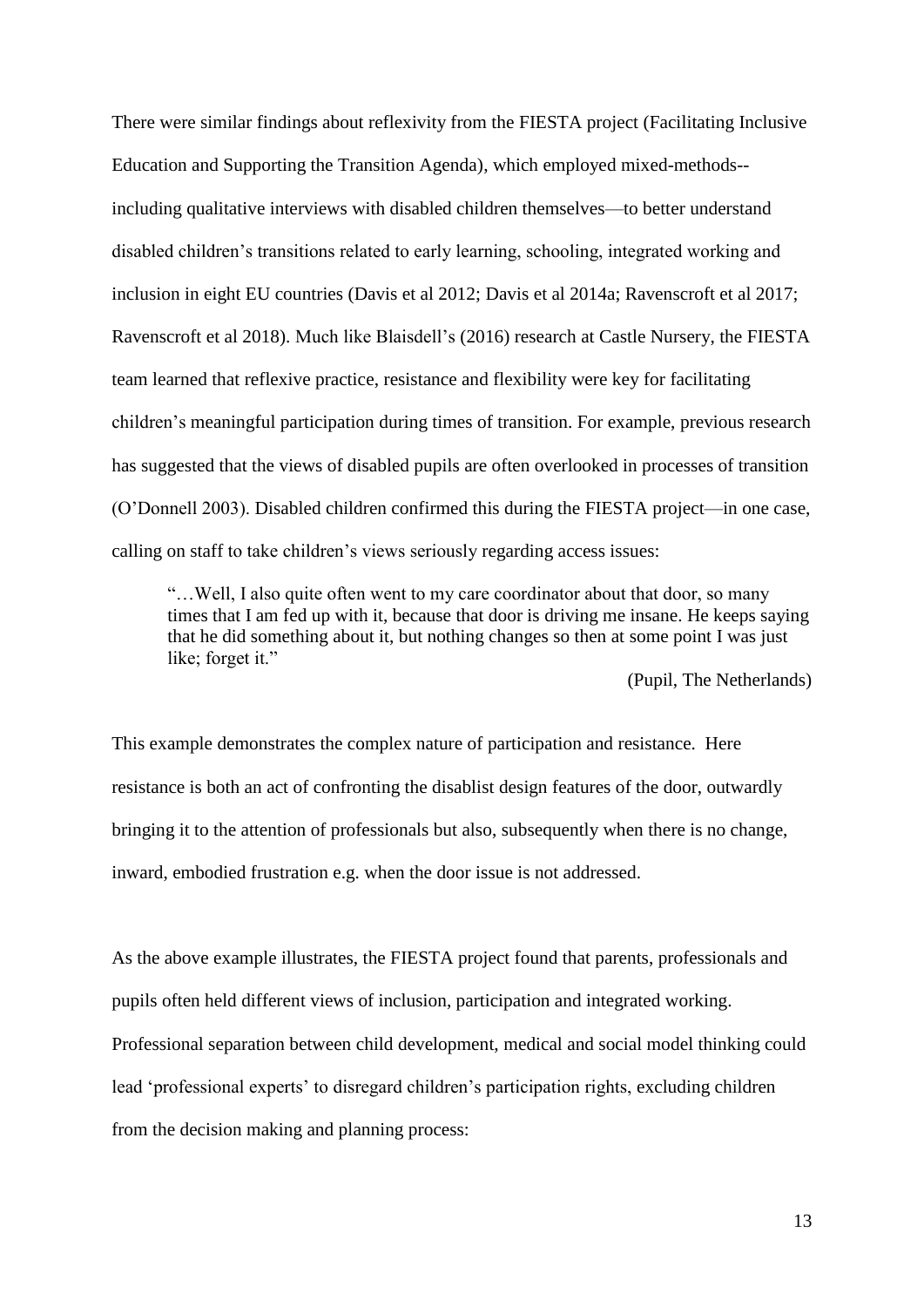'A 12 year old is not fully capable of making a well-considered decision…But I do think that the parents are more capable of making the decision of what is better for the child. A 12 year old does not yet have the overall picture of what is better in the long term'

(Health Professional)

The FIESTA project strongly indicated that parent and child-led participatory/collaborative approaches to planning, evaluation and change made a substantive and qualitative difference to the way that pupils experienced schooling—yet it also found that only 38.4% of professionals said that children were involved in defining the aims and outcomes of the transition process.

The FIESTA project also found that the most inclusive settings enabled children to lead the process of transition, define outcomes, and provide solutions to their everyday life issues. Inclusion flourished where professionals were able to engage with non-linear, politically nuanced and intersectional approaches to children's services that included practices of minimum intervention, participation, anti-discriminatory working, resource redistribution and self-empowerment (Dolan et al 2006; Ball and Sones 2004; Moore et al. 2005; Broadhead et. al 2008; Davis 2011; Hill 2012). The project also found that in order for inclusive practice to flourish, professionals need to be clear about the concepts, structures and relationships of their work places (reflexive practice). The project recommended that professionals engage in training with children and parents that is scenario based, so that they learn to operationalise and work through the complexities of transition and inclusion--including how to locally enable practices of participation, dialogue, and flexible pedagogy that are tailored to each family's aspirations.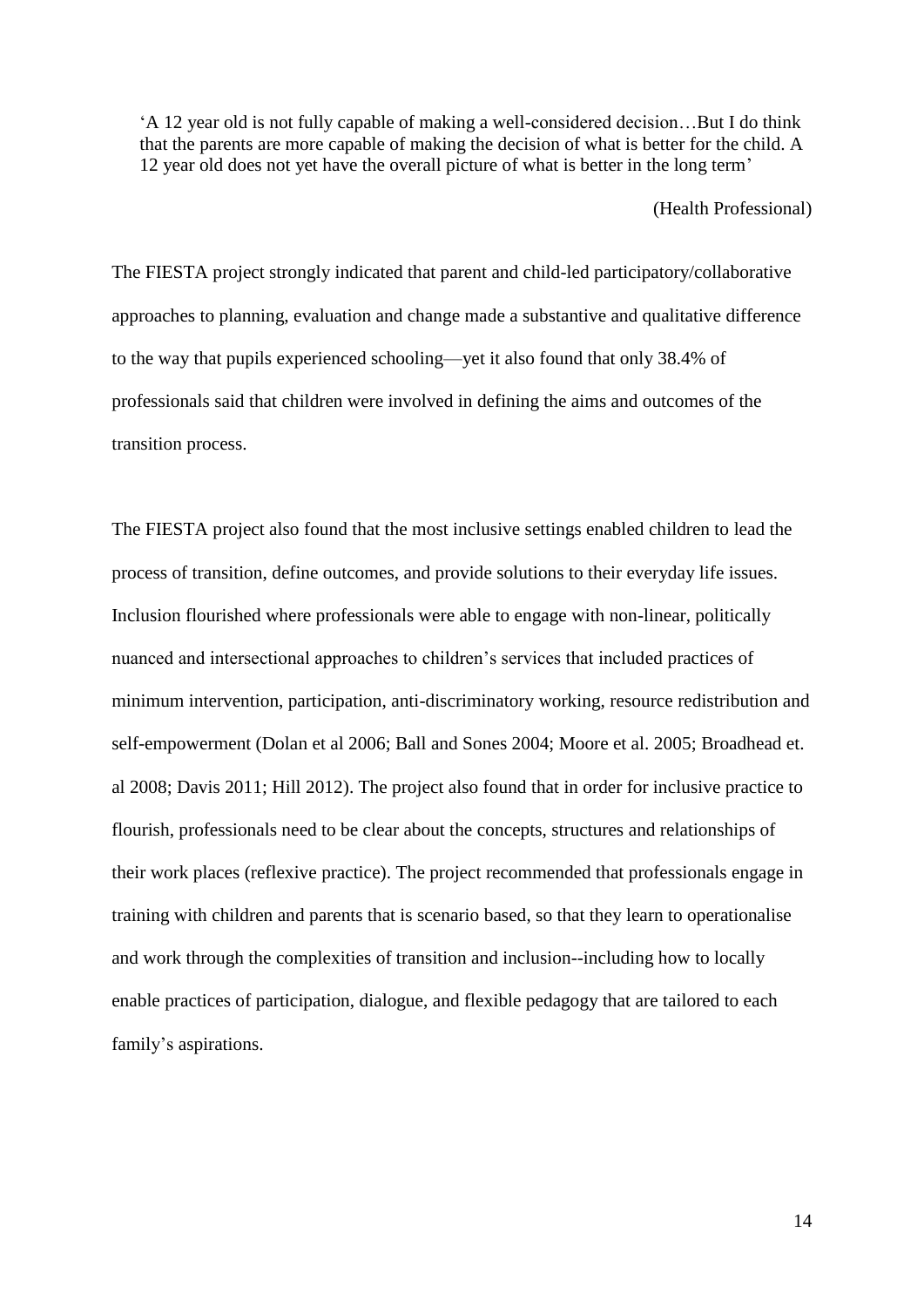# **Conclusion: Rights and early learning as a contested space: the messiness of participatory practice**

In this chapter, we have argued that children's right to early education is not a neutral endeavour. Instead, participation rights are lived by children in relational contexts of power, bodily and moral discipline, resistance, and reflexivity. Regimes of standardisation and universalism, though claiming to improve the quality of early experiences, do not address the lived, culturally sensitive reality of rights for children, families and caregivers. In fact, children's participation rights may particularly suffer when standardised solutions are imposed.

Children often give well-reasoned, rational and logical explanations for why they wish to challenge adult orthodoxies and children are able to proactively make decisions about their transition preferences (Davis et. al. 2014a). However, as our research illustrates, in Scotland (McNair 2016), India (Aruldoss 2013) and in several EU countries (Davis et. al. 2014a; 2014b), policy-makers and apparent 'experts' in positions of power/authority made lifechanging decisions to suit their system, not the child's diverse requirements. Far from leading to high quality outcomes, universalist approaches to learning can contribute to processes of discrimination, act as a barrier to participatory rights fulfilment and negatively impact on children's sense of self.

As recent work in the field of childhood and children's rights studies suggests, rights are fulfilled (or not) in the context of complex relational entanglements; there can be no children's rights in isolation (e.g. Reynaert et al. 2015; Esser et al. 2016). As this chapter has demonstrated, it is not useful to put local practices on a pedestal, as if they were at one time pure and rights-based for children, and now have been corrupted by global trends. Instead,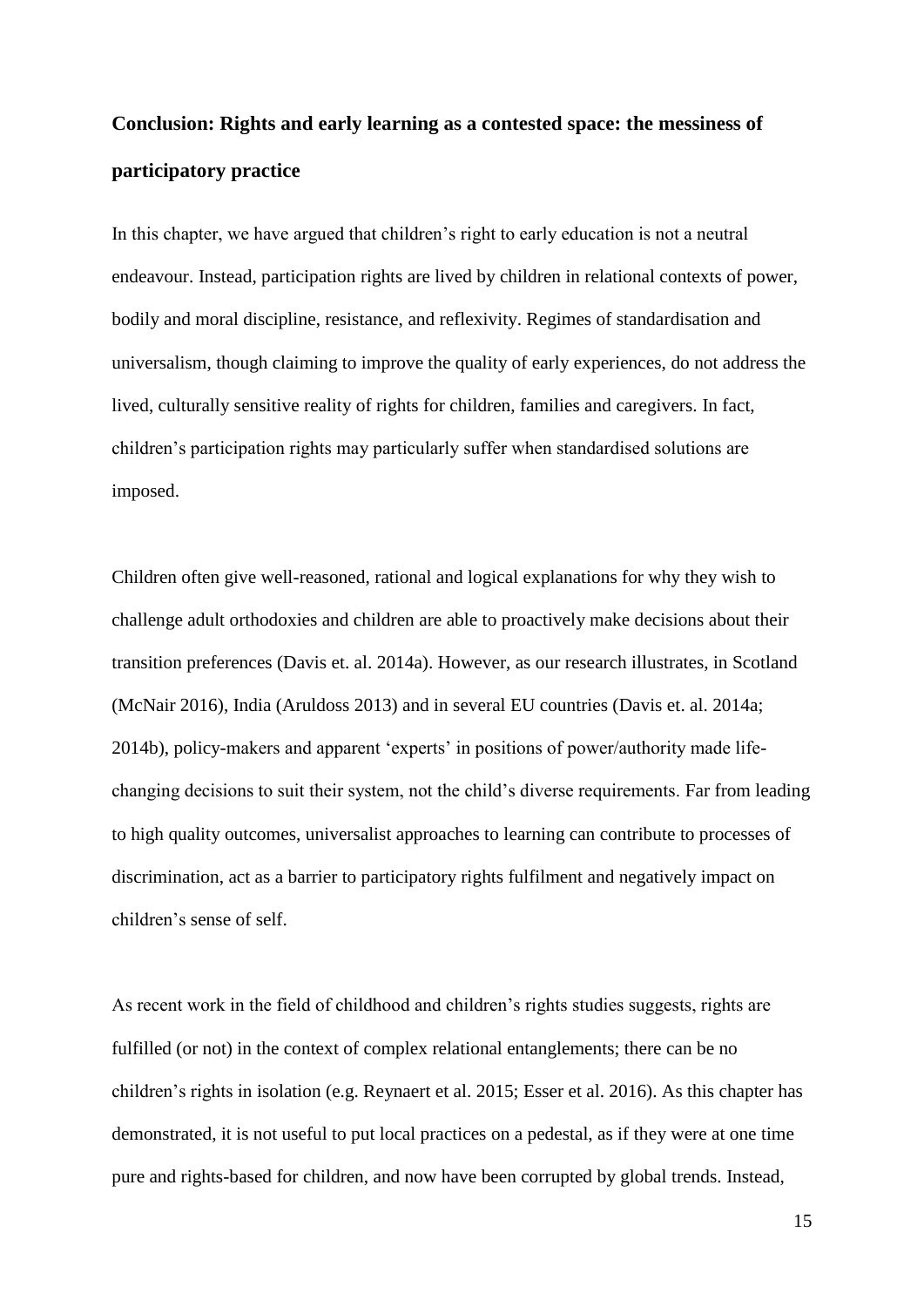the chapter has analysed the complex ways that standardisation, testing, and universalist ideals interact with existing histories and cultural beliefs. We hope that by making these tensions and successes visible, others will find inspiration on a journey toward a more participatory fulfilment of children's rights in early learning spaces, that perceives children to be leaders of their own learning and creative beings who can provide the solutions to their own everyday life issues.

## **References**

- Alderson, Priscilla. 2008. *Young Children's Rights: Exploring Beliefs, Principles and Practice*. 2nd ed. London: Jessica Kingsley Publishers
- Alter, Joseph. 1992. *The Wrestler's Body: Identity and Ideology in North India.* Berkeley, University of California Press.
- Arnold, Caroline. 2004. "Positioning ECCD in the 21st Century". *Co-ordinators Notebook,*  No. 28, The Consultative Group on ECCD.
- Aruldoss, Vinnarasan. (2011) Construction of Early Childhood and ECCD Service Provisioning in India, in Sigamani, P., Khan, N. U. (Eds.) *Reinventing Public Management & Development in Emerging Economies*, New Delhi: Macmillan. ISBN 9780230332737.
- Aruldoss, Vinnarasan. 2013. *Complexity, Complicity and Fluidity: Early Years Provision in Tamil Nadu (India)*. PhD Thesis University of Edinburgh, Edinburgh.
- Balagopalan, Sarada. 2014. *Inhabiting 'Childhood': Children, Labour and Schooling in Postcolonial India*. Basingstoke: Palgrave Macmillan.
- Ball, Jessica and Rose Sones. 2004. "First Nations Early Childhood Care and Development Programs As Hubs For Intersectoral Service Delivery". Paper Presented at The Second International Conference on Local and Regional Health Programmes. Quebec City, October 10.
- Blaisdell, Caralyn. 2016. *Young children's participation as a living right: an ethnographic study of an Early Learning and Childcare Setting*. PhD Thesis, University of Edinburgh, Edinburgh.
- Bokova, Irina. 2010. "The ECCE Global Challenge: Setting the Stage." presented at the World Conference on Early Childhood Care and Education. Moscow, 27 September.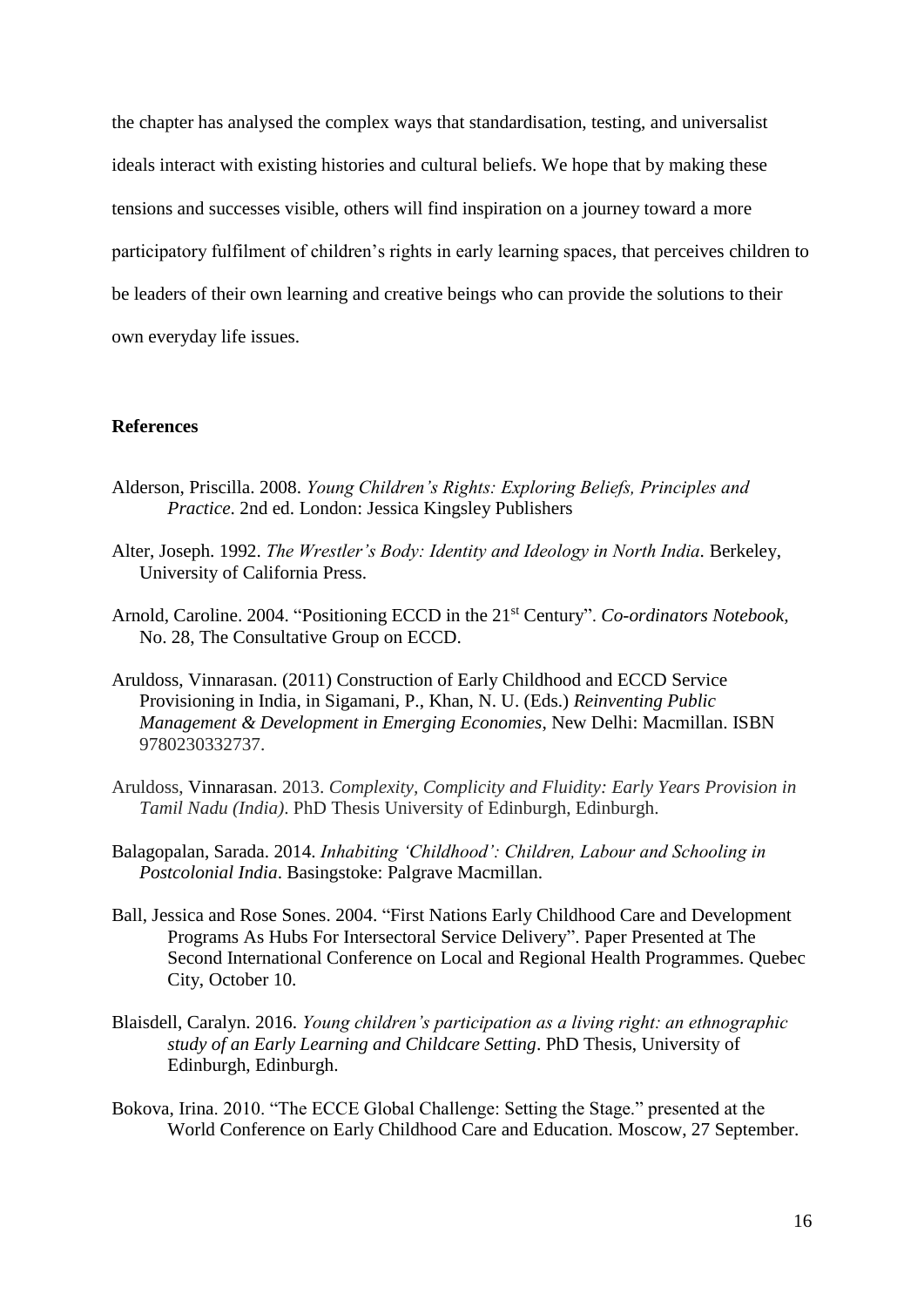- Bolton, Gillie. 2014. *Reflective Practice: Writing and Professional Development*. 4th ed. Los Angeles: SAGE.
- Broadhead, Pat, Chrissy Meleady and Marco A. Delgado. 2008. *Children, Families and Communities: Creating and Sustaining Integrated Services.* Maidenhead: Open University Press.
- Brown, Jane, Linda Croxford and Sarah Minty. 2017. "Pupils as Citizens: Participation, responsibility and voice in the transition from primary to secondary school". CREID Briefing 34:<http://www.docs.hss.ed.ac.uk/education/creid/Briefings/Briefing34.pdf>
- Commission for Childcare Reform. 2015. *Commission for Childcare Reform: Final Report*. http://www.commissionforchildcarereform.info/.
- Dahlberg, Gunilla, Peter Moss and Alan Pence. 2013. *Beyond Quality in Early Childhood Education and Care: Languages of Evaluation*. Third ed. Abingdon, Oxon: Routledge.
- Davis, John M. 2011. *Integrated Children's Services.* Sage. London
- Davis, John M. and Hancock, A. 2007. "Early Years Services for Black and Ethnic Minority Families: A Strategy for the Children and Families Department". Edinburgh: University of Edinburgh/ City of Edinburgh Council.
- Davis, John M., John Ravenscroft, Lynn McNair and Abby Noble. 2012. "FIESTA: A Framework for European Collaborative Working, Inclusive Education and Transition: Analysing Concepts, Structures and Relationships." Report from the Facilitating Inclusive Education and Supporting the Transition Agenda Project Funded by The Education, Audiovisual And Culture Executive Agency (EACEA) of The European Commission. Project Number 517748-LLP-1-2011-IE-COMENIUS-CNW
- Davis, John M., John Ravenscroft and Nik Bizas. 2014a. "FIESTA Best Practice Report: Report from the Facilitating Inclusive Education and Supporting the Transition Agenda Project". Funded by The Education, Audiovisual And Culture Executive Agency (EACEA) Of The European Commission Project Number 517748-LLP-1-2011-IE-COMENIUS-CNW
- Davis, John M., John Ravenscroft and Nik Bizas. 2014b. "Transition, inclusion and partnership: Child, parent and professionals led approaches in a European research project". *Child Care in Practice* 21, no. 1: 3-49. doi:10.1080/13575279.2014.976543
- Dockett, Sue and Bob Perry. 2005. "Starting School in Australia is 'a bit safer, a lot easier and more relaxing.' Issues for parents from culturally and linguistically diverse backgrounds". *Early Years* 25 no. 3: 271–281.
- Dolan, Pat, John Canavan and John Pinkerton (eds). 2006. *Family Support as Reflective Practice*. London. Jessica Kingsley.

Donaldson, Margaret. 1978. *Children's Minds.* London: Fontana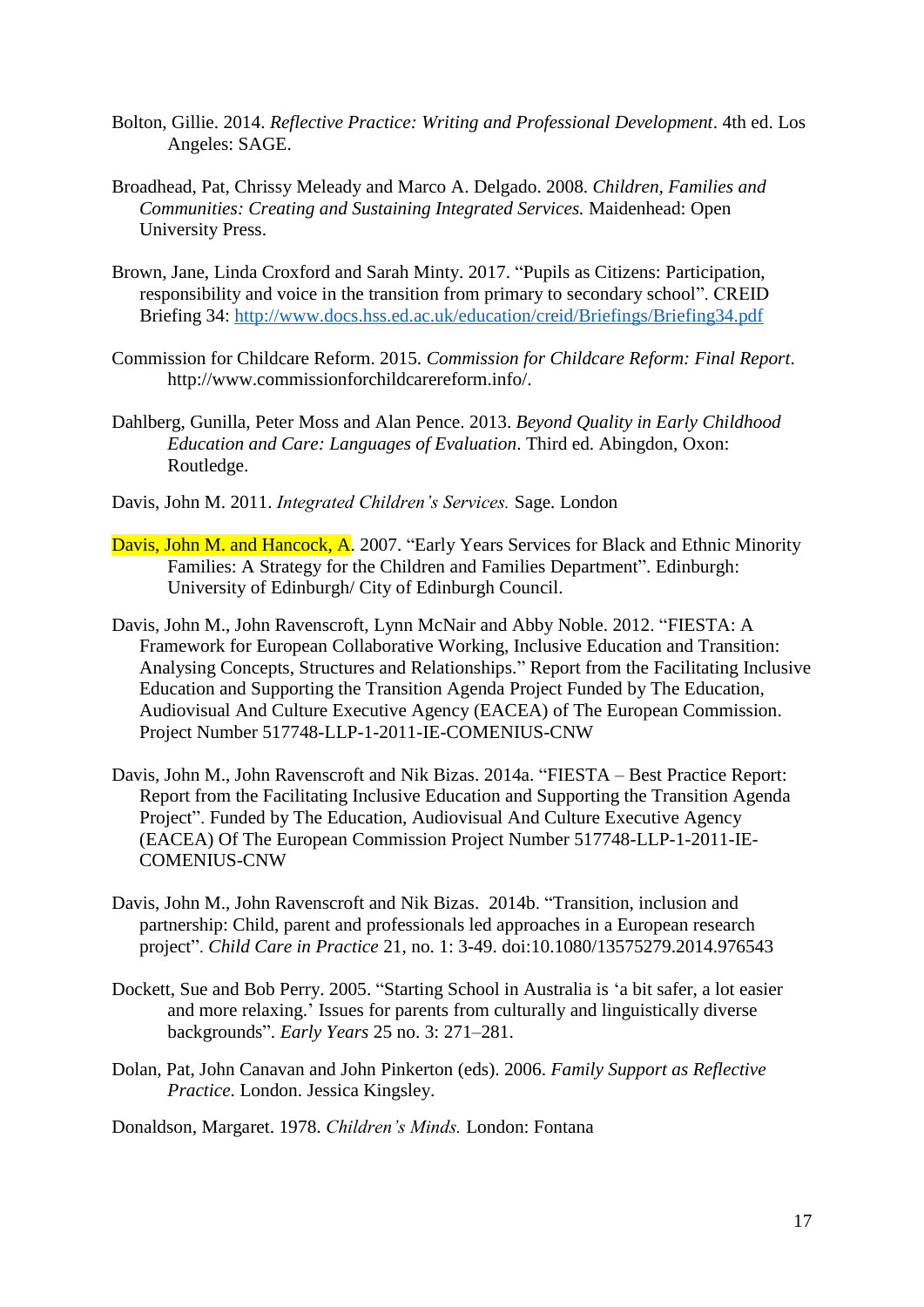- Elango, Sneha, Jorge Luis Garcia, James J. Heckman and Andres Hojman. 2015. "Early Childhood Education". Chicago: Center for the Economics of Human Development at the University of Chicago. https://cehd.uchicago.edu/ECE-US.
- Elsley, Susan. 2017. "Review of Societal Attitudes of Children for the Scottish Child Abuse Inquiry". Edinburgh, Scottish Parliament.
- Entwistle, Doris R. 1995. "The role of schools in sustaining early childhood program benefits." *Future of Children.* 5 no. 3: 133-144
- Esser, Florian, Mieke S. Baader, Tanja Betz and Beatrice Hungerland (eds). 2016. *Reconceptualising Agency and Childhood: New Perspectives in Childhood Studies*. London: Routledge.
- Evans, Judith L. 1996. "Quality in Programming: Everyone's Concern". *Co-ordinators Notebook* 18, The Consultative Group on ECCD.

Hanson, Karl and Olga Nieuwenhuys (eds). 2012. *Reconceptualizing Children's Rights in International Development: Living Rights, Social Justice, Translations*. Cambridge: Cambridge University Press.

- Heckman, James J. 2017. "The Heckman Equation." The Heckman Equation. 2017. https://heckmanequation.org/the-heckman-equation/.
- Hegde, Archana V. and Deborah J. Cassidy. 2009. "Kindergarten Teachers' Perspectives on Developmentally Appropriate Practices (DAP): A Study Conducted in Mumbai (India)". *Journal of Research in Childhood Education,* 23 no 3: 367-381.
- Hill, Malcolm. 2012. Interpersonal and Interagency Working: the Rough With the Smooth. In *Children's Services: Working Together*, edited by Malcolm Hill, Sir George Head, Andrew Lockyer, Barbara Reid and Raymond Taylor, 62‐74. Harlow, United Kingdom: Pearson Education.
- Isaacs, Barbara. 2010. *Bringing the Montessori Approach to your Early Years Practice*, 2nd Edition, Milton Park, Routledge.
- Jeffrey, Bob and Peter Woods. 2003. *The Creative School: A framework for success, quality and effectiveness.* London: Routledge Falmer.
- MacNaughton, Glenda. 2003. *Shaping early childhood: Learners, curriculum and contexts*. Maidenhead, Open University Press
- MacNaughton, Glenda. 2004. 'The Politics of Logic in Early Childhood Research: A Case of the Brain, Hard Facts, Trees and Rhizomes'. *The Australian Educational Researcher* 31 no. 3: 87-104.
- McNair, Lynn J. 2016. 'Rules, Rules, Rules and We're Not Allowed to Skip'. PhD Thesis University of Edinburgh, Edinburgh
- Montessori, Maria. 1912. *The Montessori Method: Scientific Pedagogy as Applied to Child Education in 'The Children's Houses'* with Additions and Revisions by the Author,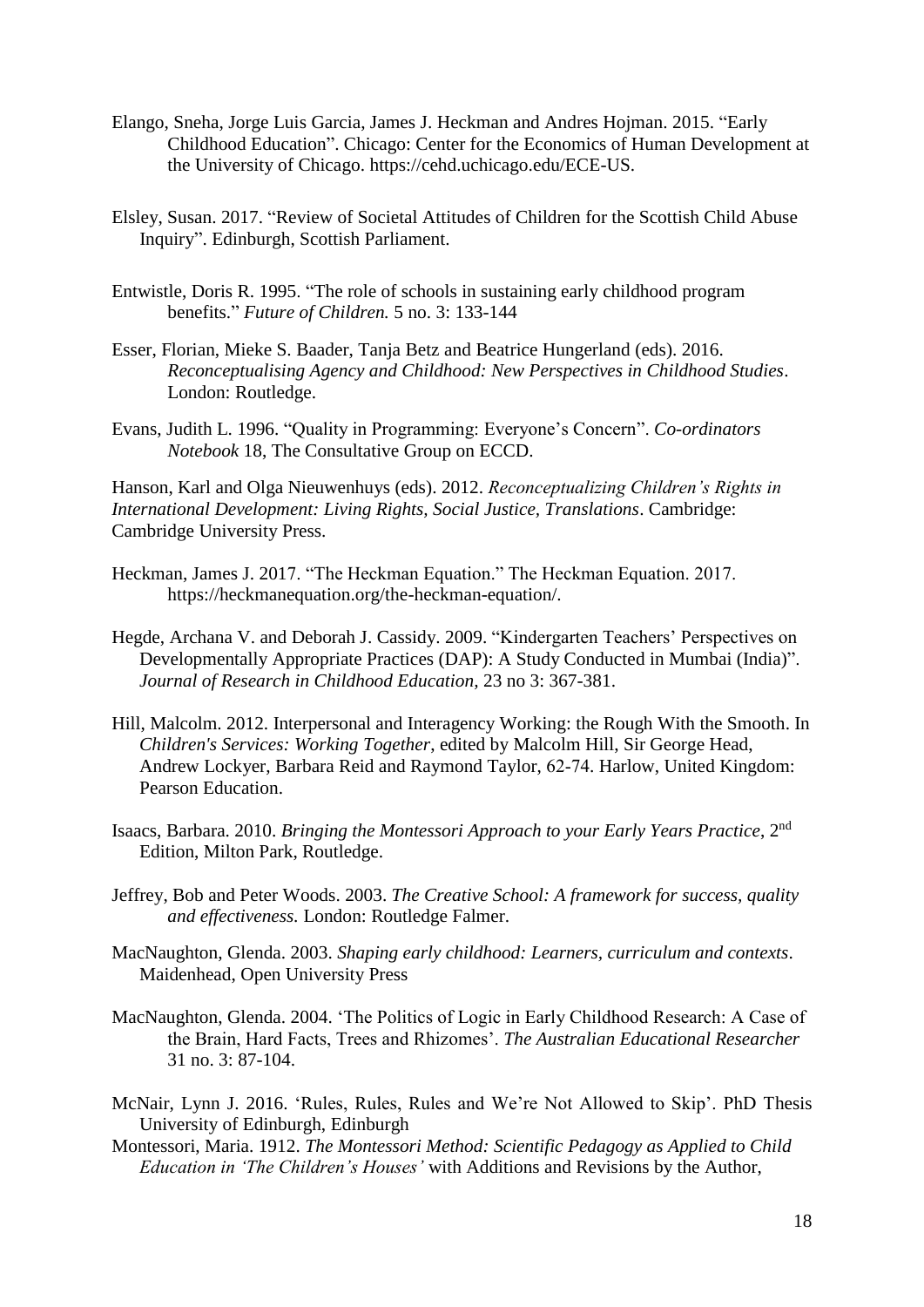Translated from the Italian by A. E. George. London: William Heinemann.

- Moore, Shannon, Wende Tulk and Richard Mitchell, R. 2005. "Qallunaat Crossing: The Southern-Northern Divide and Promising Practices for Canada's Inuit Young People" *The First Peoples Child & Family Review* 2 no. 1:117-129
- Moore, A. (2013) "Love and Fear in the Classroom: How 'Validating Affect' Might Help Us Understand Young Students and Improve their Experiences of School Life and Learning". In *The Uses of Psychoanalysis in Working with Children's Emotional Lives,*  edited by Michael O'Loughlin*.* Maryland: Rowan and Littlefield.
- Moosa-Mitha, Mehmoona. 2005. "A Difference-Centred Alternative to Theorization of Children's Citizenship Rights". *Citizenship Studies* 9 no. 4: 369–388
- Moss, Peter. 2015. "There are Alternatives: Contestation and Hope in Early Childhood Education". *Global Studies of Childhood*, 5 (3): 226-238.
- Nandy, Ashis. 1988. "Introduction: Science as a Reason of State". In *Science, Hegemony and Violence: A Requiem for Modernity,* edited by Ashis Nandy. Tokyo: The United Nations University.
- O'Donnell, Margaret. 2003. "Transfer from special schools to mainstream: The voice of the pupil". In *Encouraging Voices: Respecting the insights of young people who have been marginalised*, edited by Michael Shevlin and Richard Rose, 228-53. Dublin: National Disability Authority.
- Raina, Vinod. 2011. "Between Behaviourism and Constructivism", *Cultural Studies* 25 no.1: 9-24.
- Ravenscroft, John, John M. Davis and Lynn J. McNair. 2018 (accepted/in press). "The Continuing Need for Child Led Approaches within Inclusive Systems: A Focus on Transition across 8 European Countries". In *Inclusive Practices, Equity and Access for Individuals with disabilities: Insights from Educators across the World*, edited by Santoshi Halder and Vassillios Argyropoulos. London: Palgrave.
- Ravenscroft, John, Kerri Wazny and John M. Davis. 2017. "Factors associated with successful transition among children with disabilities in eight European countries". PLoS ONE 12(6): e0179904. https://doi.org/10.1371/journal.pone.0179904.
- Reynaert, Didier, Ellen Desmet, Sara Lembrechts, and Wouter Vandenhole. 2015. "Introduction: A Critical Approach to Children's Rights." In *Routledge International Handbook of Children's Rights Studies*, edited by Wouter Vandenhole, Ellen Desmet, Didier Reynaert, and Sara Lembrechts, 1–23. Abingdon: Routledge.
- Sanagavarapu, Prathyusha and Bob Perry. 2005. "Concerns and Expectations of Bangladeshi parents as their children start school." *Australian Journal of Early Childhood* 30 no. 3:45–52.